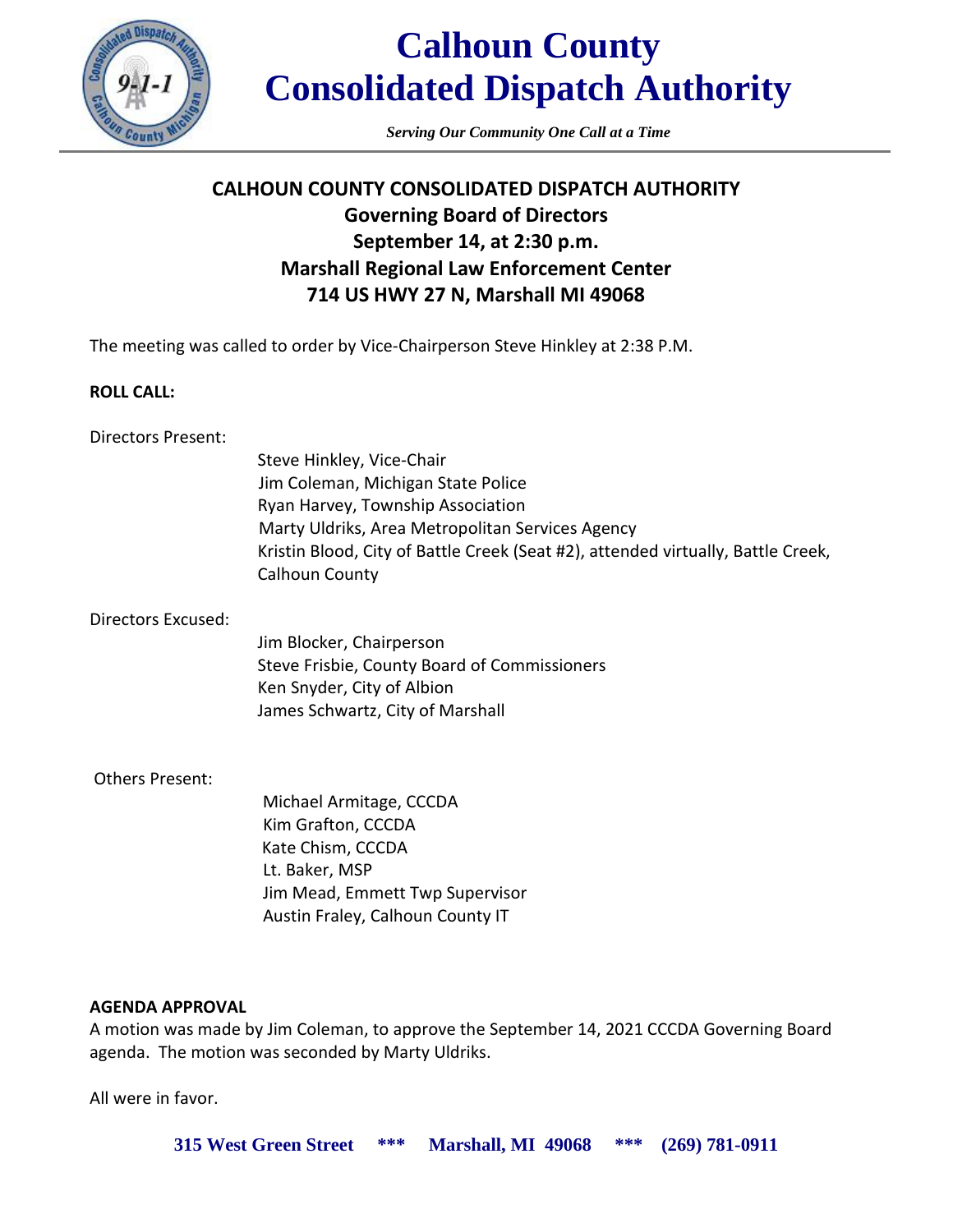

# **Calhoun County Consolidated Dispatch Authority**

*Serving Our Community One Call at a Time*

Motion was approved.

### **MEETING MINUTES**

A motion was made by Ryan Harvey to accept the August 10, 2021 CCCDA Governing Board minutes. The motion was seconded by Kristin Blood.

All were in favor. Motion was approved.

#### **PUBLIC COMMENT**

No public comment was provided.

#### **CONSENT AGENDA**

The following items were listed on the Board's consent agenda:

- 1. Excuse Absent Board Members
- 2. Check Register: August 1- August 31
- 3. Year-to-Date Budget Performance Reports
- 4. 2021 Year-to-Date Statistics
- 5. Quality Assurance Reports
- 6. General Correspondence
- 7. Appointment to Medical Control Authority Board

A motion was made by Kristin Blood to approve the September 14, 2021 Consent Agenda. The motion was seconded by Jim Coleman.

All were in favor. Motion was approved.

#### **EXECUTIVE DIRECTOR'S REPORT**

- **1.** Connectivity Issues- There was a connection issue between a tower site and our consoles during power loss. This has been resolved with the use of UPS battery which was not previously being used. Continuous monitoring will be ongoing to make sure a full resolution has happened.
- **2.** Operations- There is two full-time positions available with a job posting open currently. There are 24 full-time employees and one part-time employee and one employee in training.
- **3.** Outreach- Employees make donations on their own. Gift baskets were donated to Kalamazoo County Dispatch, Gratiot County Dispatch, and one Employee basket.
- **4.** Fire Chief's Meeting- The first monthly fire chief's meeting was attended.